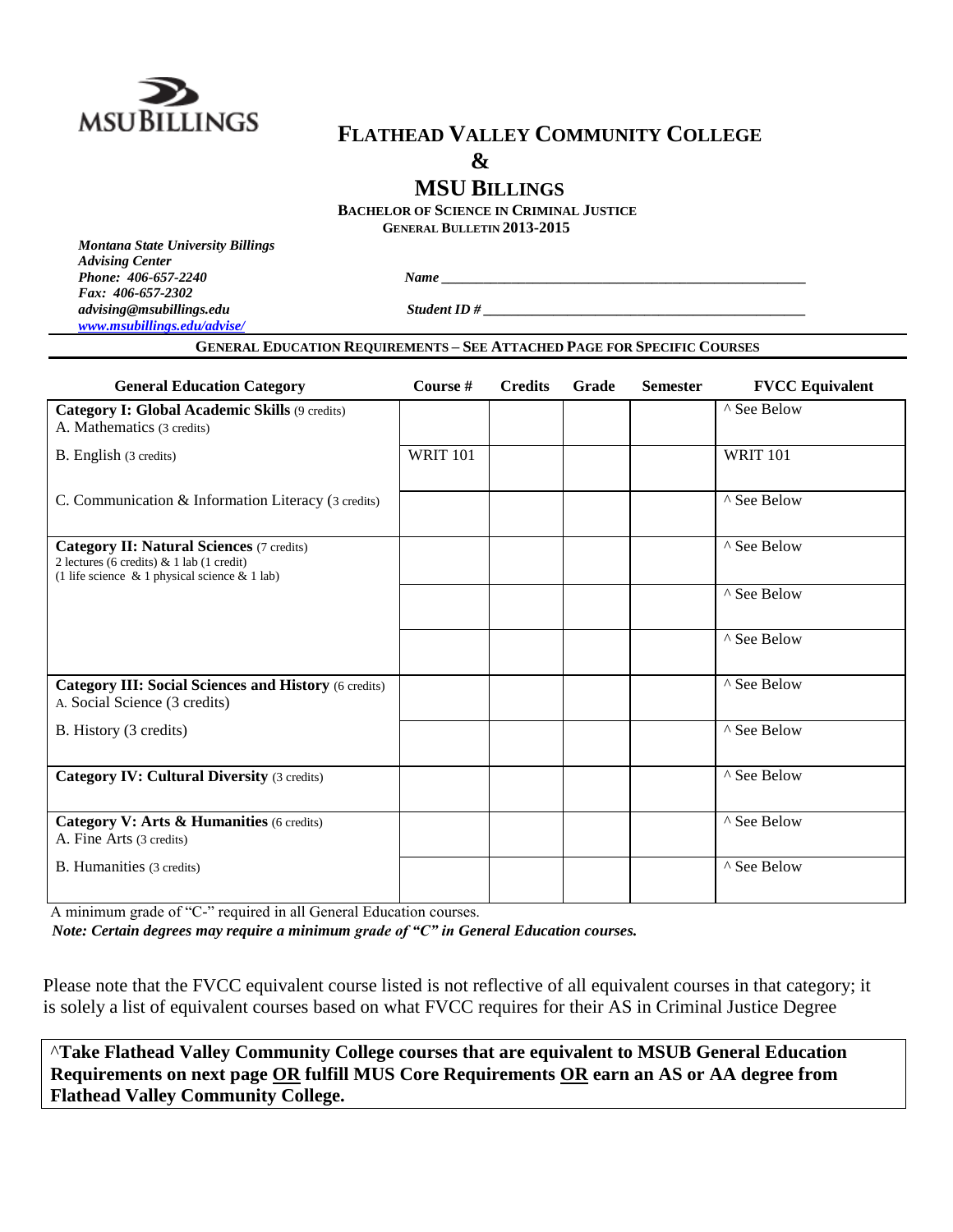# **GENERAL EDUCATION REQUIREMENTS**

|             |      | <b>CATEGORY I: GLOBAL ACADEMIC SKILLS</b><br>9 credits         |   |
|-------------|------|----------------------------------------------------------------|---|
|             |      | Students are required to take one course from each subcategory |   |
|             |      | <b>Subcategory A - Mathematics</b><br>3 credits                |   |
| М           | 105  | Contemporary Mathematics                                       | 3 |
| М           | 114  | <b>Extended Technical Mathematics</b>                          | 3 |
| М           | 121  | College Algebra                                                | 3 |
| М           | 122  | College Trigonometry                                           | 3 |
| М           | 131  | Mathematics for Elementary Teachers II                         | 3 |
| М           | 143  | <b>Finite Mathematics</b>                                      | 4 |
| М           | 171  | Calculus I                                                     | 4 |
| <b>STAT</b> | 141  | <b>Introduction to Statistical Concepts</b>                    | 3 |
| <b>STAT</b> | 216  | Introduction to Statistics                                     | 4 |
|             |      | 3 credits<br><b>Subcategory B - English</b>                    |   |
| WRIT        | 101  | College Writing I                                              | 3 |
| WRIT        | 121  | Introduction to Technical Writing                              | 3 |
| WRIT        | 122. | <b>Introduction to Business Writing</b>                        | 3 |
| WRIT        | 201  | College Writing II                                             | 3 |
| WRIT        | 220  | Business & Professional Writing                                | 3 |
| WRIT        | 221  | Intermediate Technical Writing                                 | 3 |
|             |      | Subcategory C- Communication & Information Literacy 3 credits  |   |
| <b>BMIS</b> | 150  | Computer Literacy                                              | 3 |
| <b>COMX</b> | 111  | Introduction to Public Speaking                                | 3 |
| <b>COMX</b> | 115  | Introduction to Interpersonal Communication                    | 3 |
| <b>LSCI</b> | 125  | Research in the Information Age                                | 3 |

**CATEGORY II: NATURAL SCIENCES 6 cr. lecture & 1 cr. lab**

*Students are required to take one course from each subcategory and at least one corresponding lab or SCIN 101, 102, 103 & 104*

| a least one corresponding tub or SCIIV 101, 102, 103 & 107 |     |                                                |                                  |  |  |
|------------------------------------------------------------|-----|------------------------------------------------|----------------------------------|--|--|
|                                                            |     | Subcategory A – Life Sciences                  | 3-4 credits                      |  |  |
| <b>BIOB</b>                                                | 101 | Discover Biology                               | 3                                |  |  |
| <b>BIOB</b>                                                | 102 | Discover Biology Lab                           | 1                                |  |  |
| <b>BIOB</b>                                                | 160 | Principles of Living Systems                   | 3                                |  |  |
| <b>BIOB</b>                                                | 161 | Principles of Living Systems Lab               | 1                                |  |  |
| Subcategory $B -$                                          |     | <b>Physical Sciences</b>                       | 3-4 credits                      |  |  |
| ASTR                                                       | 110 | Introduction to Astronomy                      | 3                                |  |  |
| ASTR                                                       | 111 | Introduction to Astronomy Lab                  | 1                                |  |  |
| <b>CHMY</b>                                                | 121 | Introduction to General Chemistry              | 3                                |  |  |
| <b>CHMY</b>                                                | 122 | Introduction to General Chemistry Lab          | $\mathbf{1}$                     |  |  |
| <b>CHMY</b>                                                | 141 | College Chemistry I                            | 3                                |  |  |
| <b>CHMY</b>                                                | 142 | College Chemistry Laboratory I                 | $\mathbf{1}$                     |  |  |
| GEO                                                        | 101 | <b>Introduction to Physical Geology</b>        | 3                                |  |  |
| GEO                                                        | 102 | Introduction to Physical Geology Laboratory    | $\mathbf{1}$                     |  |  |
| <b>GPHY</b>                                                | 112 | Introduction to Physical Geography Lab         | 1                                |  |  |
| <b>GPHY</b>                                                | 111 | Introduction to Physical Geography             | 3                                |  |  |
| PHSX                                                       | 103 | Our Physical World                             | 3                                |  |  |
| PHSX                                                       | 104 | Our Physical World Lab                         | $\mathbf{1}$                     |  |  |
| PHSX                                                       | 205 | College Physics I                              | 3                                |  |  |
| PHSX                                                       | 206 | College Physics I Lab                          | $\mathbf{1}$                     |  |  |
| PHSX                                                       | 105 | Fundamentals of Phys Sci                       | 3                                |  |  |
| <b>PHSX</b>                                                | 106 | Fundamentals of Phys Sci Lab                   | 1                                |  |  |
|                                                            |     | Subcategories A and B – Integrated Sciences    | 7 credits                        |  |  |
|                                                            |     | SCIN 101, 102, 103 $&$ 104 Integrated Sciences | $3, \frac{1}{2}, 3, \frac{1}{2}$ |  |  |

**CATEGORY III: SOCIAL SCIENCES AND HISTORY 6 credits**

| Students are required to take one course from each subcategory |     |                                        |           |  |
|----------------------------------------------------------------|-----|----------------------------------------|-----------|--|
|                                                                |     | <b>Subcategory A – Social Sciences</b> | 3 credits |  |
| <b>ANTY</b>                                                    | 217 | Physical Anthropology & Archeology     | 3         |  |
| <b>BGEN</b>                                                    | 105 | Introduction to Business               | 3         |  |
| <b>COMX</b>                                                    | 106 | Communicating in a Dynamic Workplace   | 3         |  |
| <b>ECNS</b>                                                    | 201 | Principles of Microeconomics           | 3         |  |
| <b>ECNS</b>                                                    | 202 | Principles of Macroeconomics           | 3         |  |
| EDU                                                            | 105 | <b>Education and Democracy</b>         | 3         |  |
| <b>GPHY</b>                                                    | 141 | Geography of World Regions             | 3         |  |
| HTH                                                            | 110 | Personal Health and Wellness           | 3         |  |
| <b>PSCI</b>                                                    | 210 | Introduction to American Government    | 3         |  |
| <b>PSCI</b>                                                    | 220 | Introduction to Comparative Government | 3         |  |
| <b>PSYX</b>                                                    | 100 | Introduction to Psychology             | 3         |  |
| <b>PSYX</b>                                                    | 231 | <b>Human Relations</b>                 | 3         |  |
| <b>SOCI</b>                                                    | 101 | Introduction to Sociology              |           |  |
| SOCI                                                           | 201 | Social Problems                        |           |  |

|             |     | <b>Subcategory B - History</b>          | 3 credits |
|-------------|-----|-----------------------------------------|-----------|
| HSTA        | 101 | American History I                      | 3         |
| <b>HSTA</b> | 102 | American History II                     | 3         |
| <b>HSTR</b> | 101 | <b>Western Civilization I</b>           | 3         |
| <b>HSTR</b> | 102 | <b>Western Civilization II</b>          | 3         |
| <b>HSTR</b> | 103 | Honors Western Civilization I           | 3         |
| <b>HSTR</b> | 104 | Honors Western Civilization II          | 3         |
| <b>PSCI</b> | 230 | Introduction to International Relations | 3         |

|               |     | <b>CATEGORY IV: CULTURAL DIVERSITY</b>      | 3 credits |
|---------------|-----|---------------------------------------------|-----------|
| A&SC/WGSS 274 |     | Women, Culture, and Society                 | 3         |
| <b>ANTY</b>   | 220 | Culture and Society                         | 3         |
| ARTH          | 160 | Global Visual Culture                       | 3         |
| <b>COMX</b>   | 212 | Introduction to Intercultural Communication | 3         |
| <b>GPHY</b>   | 121 | Human Geography                             | 3         |
| HTH           | 270 | <b>Global Health Issues</b>                 | 3         |
| LIT           | 230 | World Literature Survey                     | 3         |
| <b>MUSI</b>   | 207 | World Music                                 | 3         |
| <b>NASX</b>   | 105 | Introduction to Native American Studies     | 3         |
| <b>NASX</b>   | 205 | Native Americans in Contemporary Society    | 3         |
| PHI.          | 271 | Philosophy & Religion of India              | 3         |
| PHL           | 272 | Philosophy & Religion of China/Tibet/Japan  | 3         |
| <b>REHA</b>   | 201 | Introduction to Diversity in Counseling     | 3         |
| <b>RLST</b>   | 170 | The Religious Quest                         |           |
| <b>SPNS</b>   | 150 | The Hispanic Tradition                      |           |

### **CATEGORY V: ARTS & HUMANITIES 6 credits**

| Students are required to take one course from each subcategory |     |                                                     |           |  |
|----------------------------------------------------------------|-----|-----------------------------------------------------|-----------|--|
|                                                                |     | <b>Subcategory A - Fine Arts</b>                    | 3 credits |  |
| <b>ARTZ</b>                                                    | 101 | Art Fundamentals                                    | 3         |  |
| <b>ARTZ</b>                                                    | 105 | Visual Language-Drawing                             | 3         |  |
| ARTZ.                                                          | 131 | Ceramics for Non-majors                             | 3         |  |
| CRWR                                                           | 240 | <b>Intro Creative Writing Workshop</b>              | 3         |  |
| FILM                                                           | 160 | Introduction to World Cinema                        | 3         |  |
| LIT                                                            | 270 | Film & Literature                                   | 3         |  |
| <b>MART</b>                                                    | 260 | Computer Presentation and Animation                 | 3         |  |
| <b>MUSI</b>                                                    | 101 | <b>Enjoyment of Music</b>                           | 3         |  |
| MUSI                                                           | 114 | Band: MSUB Symphonic                                | 1         |  |
| MUSI                                                           | 131 | Jazz Ensemble I: MSUB                               |           |  |
| MUSI                                                           | 147 | Choral Ensemble: University Chorus                  | 1         |  |
| THTR                                                           | 101 | Introduction to Theatre                             | 3         |  |
| <b>THTR</b>                                                    | 120 | Introduction to Acting I                            | 3         |  |
|                                                                |     | <b>Subcategory B - Humanities</b>                   | 3 credits |  |
| <b>ARTH</b>                                                    | 150 | Introduction to Art History                         | 3         |  |
| <b>HON</b>                                                     | 121 | Perspectives and Understanding                      | 3         |  |
| <b>HON</b>                                                     | 281 | The American Intellectual Heritage (1620-1877) 3    |           |  |
| <b>HON</b>                                                     | 282 | The American Intellectual Heritage (1877-Present) 3 |           |  |
| LIT                                                            | 110 | Introduction to Literature                          | 3         |  |
| LIT                                                            | 240 | The Bible as Literature                             | 3         |  |
| PHL                                                            | 110 | Introduction to Ethics                              | 3         |  |
| PHL                                                            | 111 | Philosophies of Life                                | 3         |  |
|                                                                |     |                                                     |           |  |

| Total | 31 |
|-------|----|
|       |    |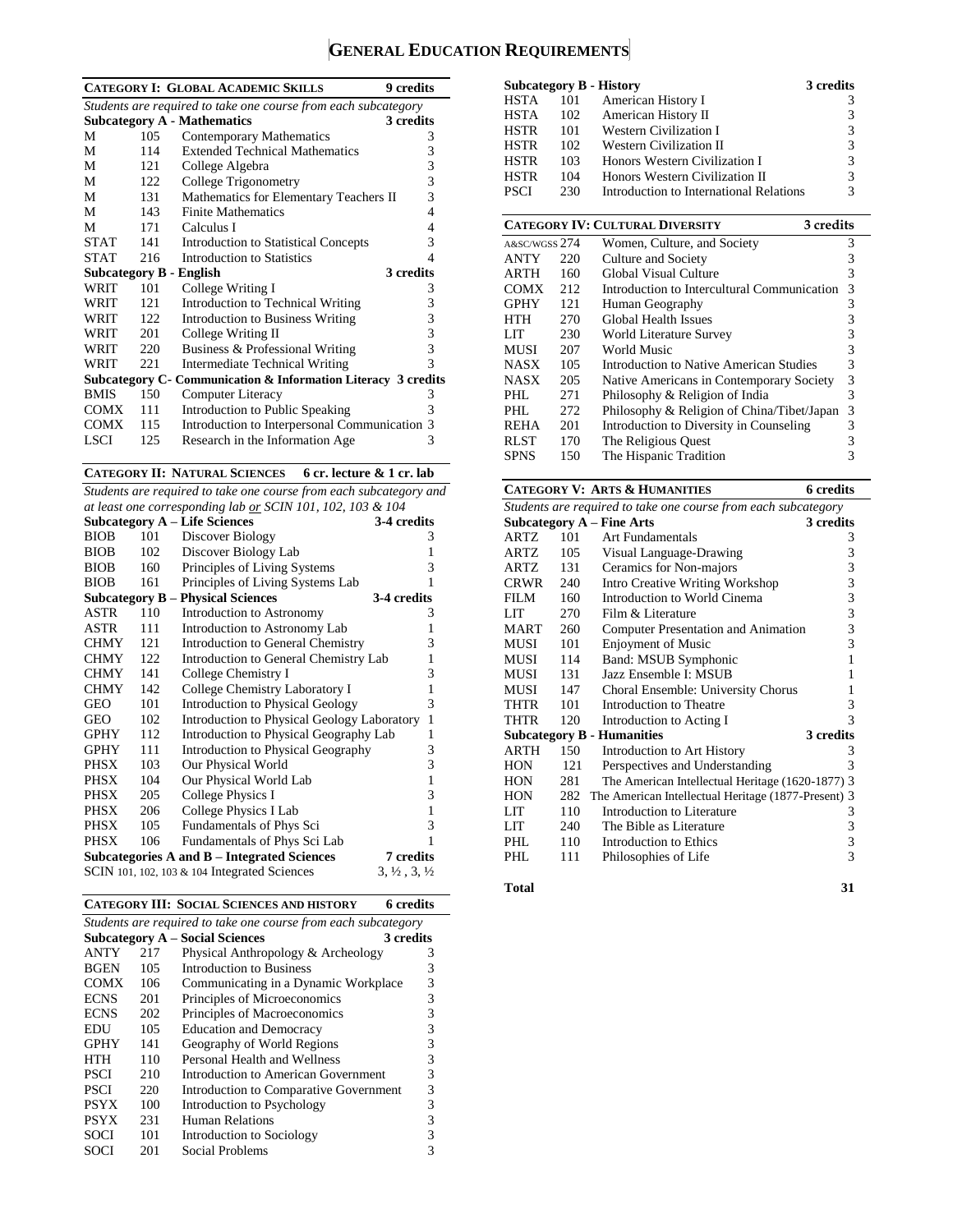|                                                                     |                                    | Course                                 | <b>Credits</b> | Grade | <b>Semester</b> | <b>FVCC Equivalent</b> |  |
|---------------------------------------------------------------------|------------------------------------|----------------------------------------|----------------|-------|-----------------|------------------------|--|
| A minimum grade of C- or better is required in all major coursework |                                    |                                        |                |       |                 |                        |  |
|                                                                     | <b>Required Sociology Courses:</b> |                                        |                |       |                 |                        |  |
| *SOCI                                                               | 101                                | Introduction to Sociology              | 3              |       |                 | <b>SOCI 101</b>        |  |
| *SOCI                                                               | 201                                | Social Problems                        | 3              |       |                 | <b>SOCI 201</b>        |  |
| <b>SOCI</b>                                                         | 318                                | Sociological Research Methods          | 3              |       |                 |                        |  |
| <b>SOCI</b>                                                         | 319                                | <b>Statistics for Sociologists</b>     | 3              |       |                 |                        |  |
| SOCI/                                                               | 382/                               | Social Psychology and Social Structure | 3              |       |                 |                        |  |
| <b>PSYX</b>                                                         | 360                                |                                        |                |       |                 |                        |  |
| <b>SOCI</b>                                                         | 455                                | <b>Classical Sociological Theory</b>   |                |       |                 |                        |  |
|                                                                     |                                    | <b>OR</b>                              | 3              |       |                 |                        |  |
| <b>SOCI</b>                                                         | 482                                | Contemporary Sociological Theory       |                |       |                 |                        |  |
| <b>SOCI</b>                                                         | 498                                | Internship / Cooperative Education     | 3              |       |                 |                        |  |
| <b>SOCI</b>                                                         | 499                                | Senior Thesis/Capstone                 | 3              |       |                 |                        |  |
|                                                                     | _                                  |                                        |                |       |                 |                        |  |

#### *Required Criminal Justice Courses:*

| <b>SOCI</b>          | 221              | Criminal Justice System                                                     | 3              | <b>SOCI 121</b> |
|----------------------|------------------|-----------------------------------------------------------------------------|----------------|-----------------|
| SOCI                 | 311              | Criminology                                                                 | 3              |                 |
| <b>SOCI</b>          | 327              | Sociology of Deviance                                                       | 3              |                 |
| <b>CJUS</b>          | 421              | <b>Criminal Justice Ethics</b>                                              | $\overline{3}$ |                 |
| <b>SOCI</b>          | $423$ (LD)       | Sociology of Corrections                                                    | 3              | <b>CJUS 220</b> |
|                      |                  | <b>Restricted Electives - Choose 12 credits from the following courses:</b> |                |                 |
| <b>CJUS</b>          | 226              | Introduction to Probation                                                   | 3              |                 |
| <b>CJUS</b>          | 227              | Introduction to Policing                                                    | 3              | <b>CJUS 230</b> |
| <b>CJUS</b>          | 228              | Race, Class, Gender & Crime                                                 | 3              |                 |
| <b>PSCI</b>          | $370$ (LD)       | <b>Courts and Judicial Politics</b>                                         | $\overline{3}$ | <b>CJUS 271</b> |
| <b>CJUS</b>          | 413              | Administration of Law Enforcement                                           | 3              |                 |
| <b>SOCI</b>          | 425              | Crime Prevention & Victimology                                              | 3              |                 |
| <b>CJUS</b>          | 450              | <b>Computer Crime</b>                                                       | 3              |                 |
| $\operatorname{HTH}$ | 411              | Alcohol, Tobacco and Other Drug Prevention                                  | 3              |                 |
| *PSCI                | $\overline{210}$ | <b>Introduction to American Government</b>                                  |                | <b>PSCI 210</b> |
| <b>PSCI</b>          | 260              | <b>OR</b><br>Introduction to State and Local Government                     | 3              |                 |
| <b>PSCI</b>          | 370              | <b>Courts and Judicial Politics</b>                                         | 3              |                 |
|                      |                  |                                                                             |                |                 |
| <b>NASX</b>          | 379              | The Indian and the Law                                                      | 3              |                 |
| <b>PSCI</b>          | 464              | Local Government Administration                                             | $\overline{3}$ |                 |
| PSCI/                | 472/             | <b>Constitutional Law: Civil Liberties</b>                                  | 3              |                 |
| <b>HSTA</b>          | 480              |                                                                             |                |                 |
| PSCI/                | 473/             | <b>Constitutional Law: Powers and Structures</b>                            | 3              |                 |
| <b>HSTA</b>          | 481              |                                                                             |                |                 |
| <b>PSYX</b>          | 382              | Forensic Psychology                                                         | $\overline{3}$ |                 |
| <b>SOCI</b>          | $330$ (LD)       | Juvenile Delinquency                                                        | 3              | <b>SOCI 260</b> |
| <b>SOCI</b>          | 332              | Sociology of the Family                                                     | 3              |                 |
|                      |                  | No direct equivalent at MSUB, but course fulfills Restricted Elective       |                | <b>CJUS 200</b> |
|                      |                  | No direct equivalent at MSUB, but course fulfills Restricted Elective       |                | <b>SOCI 271</b> |

**IMPORTANT NOTE: Even though some lower division courses (100 and 200 level) from FVCC fulfill the above noted course requirement for upper division classes (300 and 400 level) the lower division courses do not count toward the 36 credits of required upper division coursework. If program requirements above are all fulfilled, but the student does not have 36 credits of 300 and 400 level courses, they are still required to meet this upper division requirement – whether it be by taking additional upper division Restrictive Elective courses or any upper division elective course(s). LD = Lower Division**